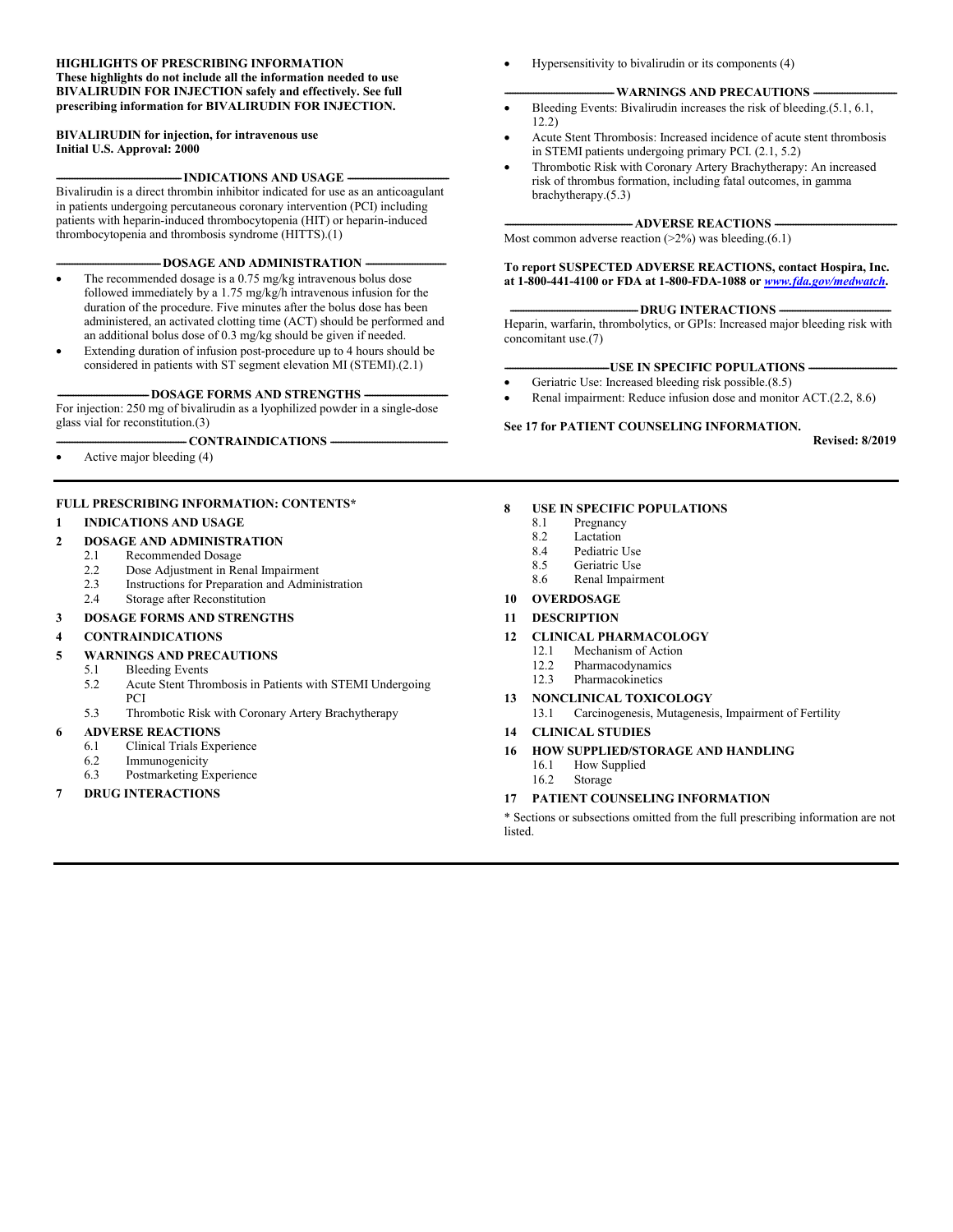# **FULL PRESCRIBING INFORMATION**

# **1 INDICATIONS AND USAGE**

Bivalirudin is indicated for use as an anticoagulant for use in patients undergoing percutaneous coronary intervention (PCI) including patients with heparin-induced thrombocytopenia and heparin-induced thrombocytopenia and thrombosis syndrome.

# **2 DOSAGE AND ADMINISTRATION**

### **2.1 Recommended Dosage**

Bivalirudin has been studied only in patients receiving concomitant aspirin.

The recommended dose of bivalirudin is an intravenous bolus dose of 0.75 mg/kg, followed immediately by an infusion of 1.75 mg/kg/h for the duration of the procedure. Five minutes after the bolus dose has been administered, an activated clotting time (ACT) should be performed and an additional bolus of 0.3 mg/kg should be given if needed.

Extended duration of infusion following PCI at 1.75 mg/kg/h for up to 4 hours post-procedure should be considered in patients with ST segment elevation MI (STEMI).

# **2.2 Dose Adjustment in Renal Impairment**

### *Bolus Dose*

No reduction in the bolus dose is needed for any degree of renal impairment.

### *Maintenance Infusion*

In patients with creatinine clearance less than 30 mL/min (by Cockcroft Gault equation), reduce the infusion rate to 1 mg/kg/h. Monitor anticoagulant status in patients with renal impairment.

In patients on hemodialysis, reduce the infusion rate to *0.25 mg/kg/h [see Use in Specific Populations (8.6), Clinical Pharmacology (12.3)].*

# **2.3 Instructions for Preparation and Administration**

Bivalirudin is intended for intravenous bolus injection and continuous infusion after reconstitution and dilution.

Preparation Instructions for Bolus Injection and Continuous Infusion

- To each 250 mg vial, add 5 mL of Sterile Water for Injection, USP.
- Gently swirl until all material is dissolved.
- Withdraw and discard 5 mL from a 50 mL infusion bag containing 5% Dextrose in Water or 0.9% Sodium Chloride for Injection.
- Add the contents of the reconstituted vial to the infusion bag containing 5% Dextrose in Water or 0.9% Sodium Chloride for Injection to yield a final concentration of 5 mg/mL (e.g., 1 vial in 50 mL; 2 vials in 100 mL; 5 vials in 250 mL).
- Adjust the dose to be administered according to the patient's weight (see Table 1).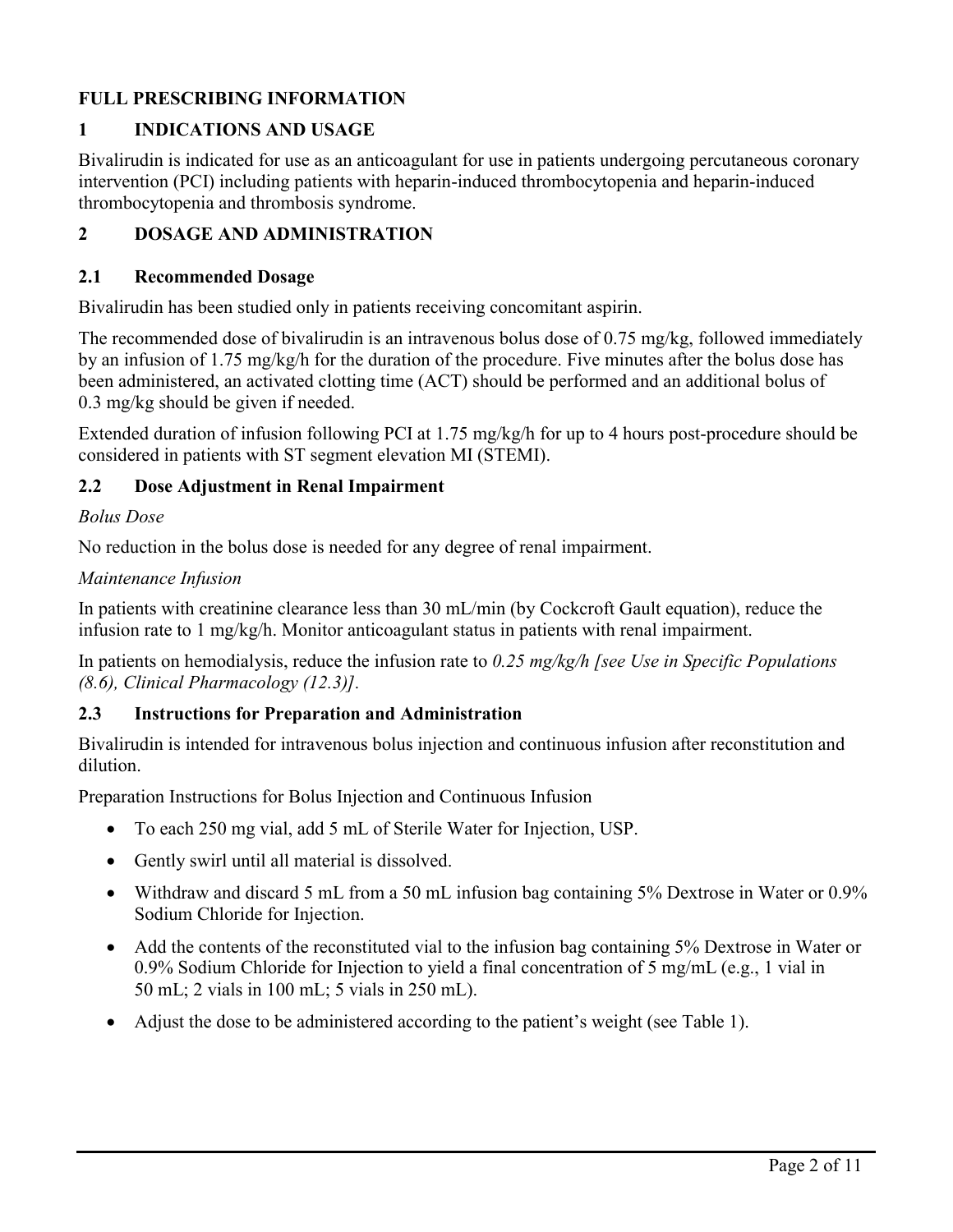| Weight<br>(kg) | Using 5 mg/mL<br>Concentration       |                                             |
|----------------|--------------------------------------|---------------------------------------------|
|                | <b>Bolus</b><br>$0.75$ mg/kg<br>(mL) | <b>Infusion</b><br>$1.75$ mg/kg/h<br>(mL/h) |
| 43 to 47       | 7                                    | 16                                          |
| 48 to 52       | 7.5                                  | 17.5                                        |
| 53 to 57       | 8                                    | 19                                          |
| 58 to 62       | 9                                    | 21                                          |
| 63 to 67       | 10                                   | 23                                          |
| 68 to 72       | 10.5                                 | 24.5                                        |
| 73 to 77       | 11                                   | 26                                          |
| 78 to 82       | 12                                   | 28                                          |
| 83 to 87       | 13                                   | 30                                          |
| 88 to 92       | 13.5                                 | 31.5                                        |
| 93 to 97       | 14                                   | 33                                          |
| 98 to 102      | 15                                   | 35                                          |
| 103 to 107     | 16                                   | 37                                          |
| 108 to 112     | 16.5                                 | 38.5                                        |
| 113 to 117     | 17                                   | 40                                          |
| 118 to 122     | 18                                   | 42                                          |
| 123 to 127     | 19                                   | 44                                          |
| 128 to 132     | 19.5                                 | 45.5                                        |
| 133 to 137     | 20                                   | 47                                          |
| 138 to 142     | 21                                   | 49                                          |
| 143 to 147     | 22                                   | 51                                          |
| 148 to 152     | 22.5                                 | 52.5                                        |

**Table 1: Dosing Table**

# Drug Compatibilities

No incompatibilities have been observed with administration sets.

Do not administer the drugs listed in Table 2 in the same intravenous line with bivalirudin.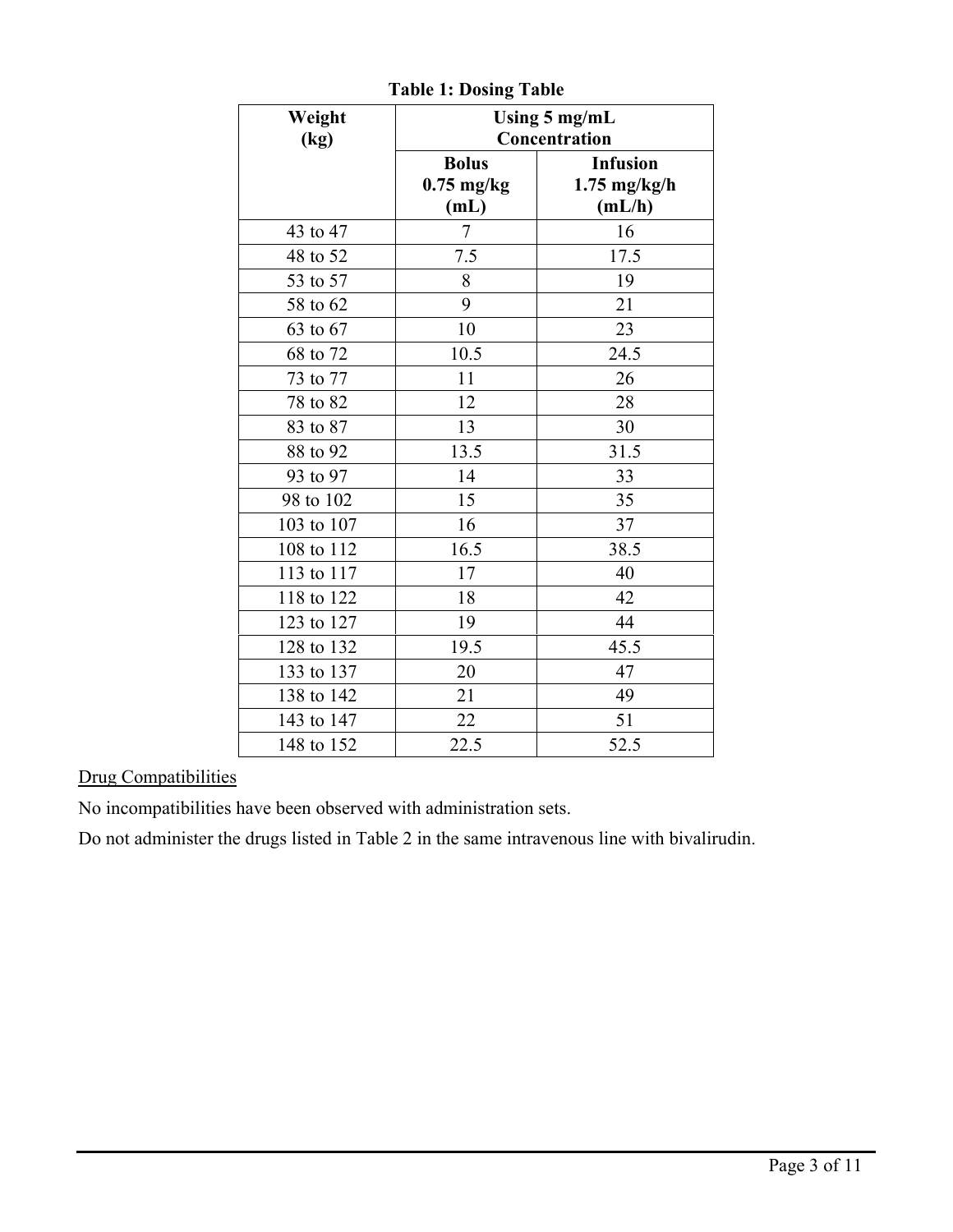### **Table 2:Drugs Not for Administration in the Same Intravenous Line with Bivalirudin**

| Alteplase                  |  |
|----------------------------|--|
| Amiodarone HCl             |  |
| Amphotericin B             |  |
| Chlorpromazine HCl         |  |
| Diazepam                   |  |
| Dobutamine                 |  |
| Prochlorperazine Edisylate |  |
| Reteplase                  |  |
| Streptokinase              |  |
| Vancomycin HCl             |  |

Parenteral drug products should be inspected visually for particulate matter and discoloration prior to administration. Preparations of bivalirudin containing particulate matter should not be used. Reconstituted material will be a clear to slightly opalescent, colorless to slightly yellow solution.

# **2.4 Storage after Reconstitution**

Do not freeze reconstituted or diluted bivalirudin. Reconstituted material may be stored at 2 to 8<sup>o</sup>C for up to 24 hours. Diluted bivalirudin with a concentration of between 0.5 mg/mL and 5 mg/mL is stable at room temperature for up to 24 hours. Discard any unused portion of reconstituted solution remaining in the vial.

# **3 DOSAGE FORMS AND STRENGTHS**

For injection: 250 mg of bivalirudin as a lyophilized powder in a single-dose glass vial for reconstitution. Each vial contains 250 mg of bivalirudin equivalent to an average of 275 mg bivalirudin trifluoroacetate\*.

\* *The range of bivalirudin trifluoroacetate is 270 to 280 mg based on a range of trifluoroacetic acid composition of 1.7 to 2.6 equivalents.*

# **4 CONTRAINDICATIONS**

Bivalirudin is contraindicated in patients with:

- Active major bleeding;
- Hypersensitivity (e.g., anaphylaxis) to bivalirudin or its components *[see Adverse Reactions (6.3)].*

# **5 WARNINGS AND PRECAUTIONS**

# **5.1 Bleeding Events**

Bivalirudin increases the risk of bleeding *[see Adverse Reactions (6.1)].* An unexplained fall in blood pressure or hematocrit should lead to serious consideration of a hemorrhagic event and cessation of bivalirudin administration. Monitor patients receiving bivalirudin for signs and symptoms of bleeding. Monitor patients with disease states associated with an increased risk of bleeding more frequently for bleeding.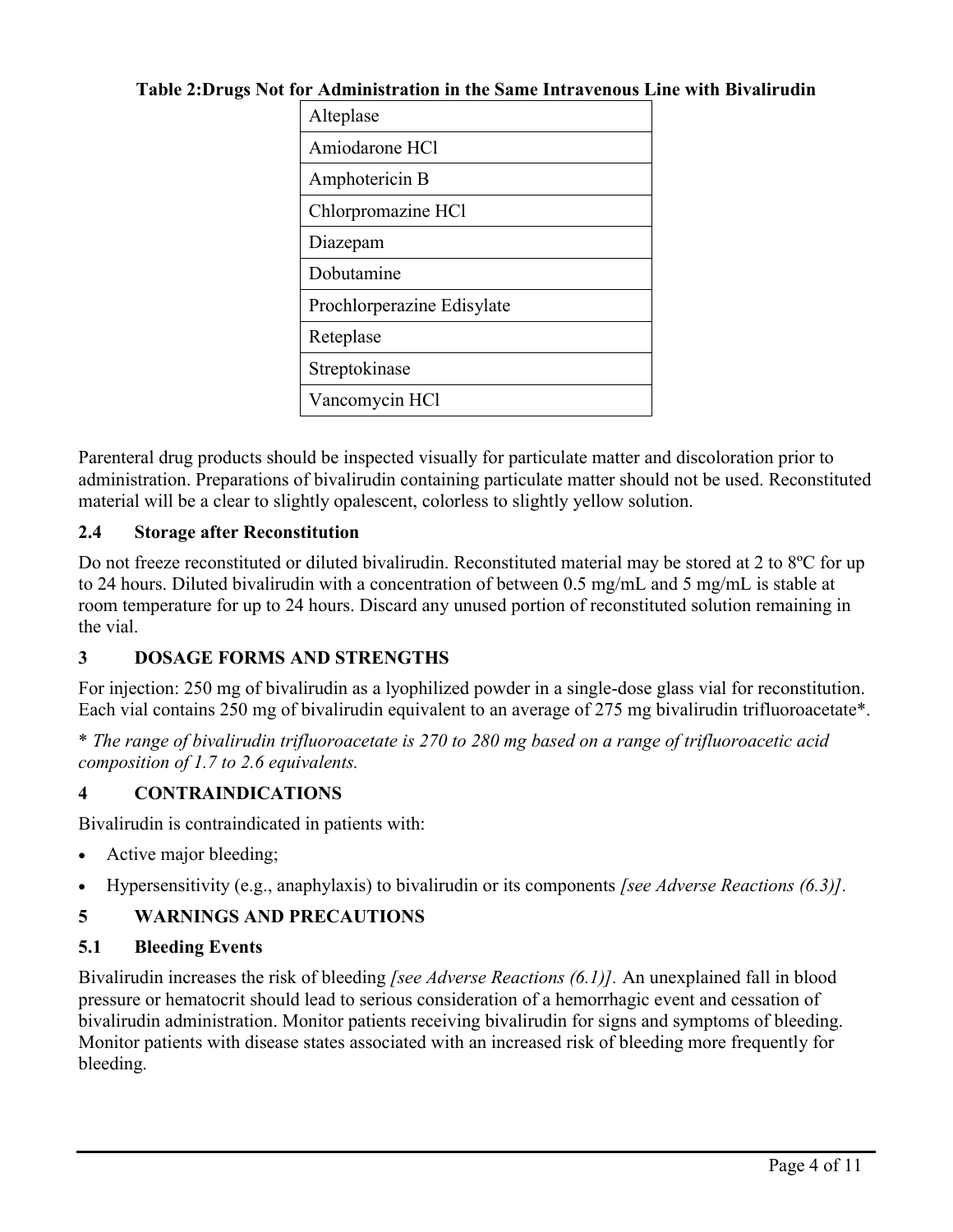# **5.2 Acute Stent Thrombosis in Patients with STEMI Undergoing PCI**

Acute stent thrombosis (AST) (<4 hours) has been observed at a greater frequency in bivalirudin treated patients (1.2%, 36/2,889) compared to heparin treated patients (0.2%, 6/2,911) with STEMI undergoing primary PCI. Among patients who experienced an AST, one fatality (0.03%) occurred in a bivalirudin treated patient and one fatality (0.03%) in a heparin treated patient. These patients have been managed by Target Vessel Revascularization (TVR). Patients should remain for at least 24 hours in a facility capable of managing ischemic complications and should be carefully monitored following primary PCI for signs and symptoms consistent with myocardial ischemia.

# **5.3 Thrombotic Risk with Coronary Artery Brachytherapy**

An increased risk of thrombus formation, including fatal outcomes, has been associated with the use of bivalirudin in gamma brachytherapy.

If a decision is made to use bivalirudin during brachytherapy procedures, maintain meticulous catheter technique, with frequent aspiration and flushing, paying special attention to minimizing conditions of stasis within the catheter or vessels *[see Adverse Reactions (6.1)].*

# **6 ADVERSE REACTIONS**

# **6.1 Clinical Trials Experience**

Because clinical trials are conducted under widely varying conditions, adverse reaction rates observed in the clinical trials of a drug cannot be directly compared to rates in the clinical trials of another drug and may not reflect the rates observed in practice.

In the BAT trials, 79 of the 2,161 (3.7%) patients undergoing PCI for treatment of unstable angina and randomized to bivalirudin experienced major bleeding events which consisted of: intracranial bleeding, retroperitoneal bleeding, and clinically overt bleeding with a decrease in hemoglobin >3 g/dL or leading to a transfusion of >2 units of blood.

# **6.2 Immunogenicity**

As with all peptides, there is potential for immunogenicity. The detection of antibody formation is highly dependent on the sensitivity and specificity of the assay. Additionally, the observed incidence of antibody (including neutralizing antibody) positivity in an assay may be influenced by several factors including assay methodology, sample handling, timing of sample collection, concomitant medications, and underlying disease. For these reasons, comparison of the incidence of antibodies to bivalirudin in the studies described below with the incidence of antibodies in other studies or to other products may be misleading.

In *in vitro* studies, bivalirudin exhibited no platelet aggregation response against sera from patients with a history of HIT/HITTS.

Among 494 subjects who received bivalirudin in clinical trials and were tested for antibodies, 2 subjects had treatment-emergent positive bivalirudin antibody tests. Neither subject demonstrated clinical evidence of allergic or anaphylactic reactions and repeat testing was not performed. Nine additional patients who had initial positive tests were negative on repeat testing.

# **6.3 Postmarketing Experience**

Because postmarketing adverse reactions are reported voluntarily from a population of uncertain size, it is not always possible to reliably estimate their frequency or establish a causal relationship to drug exposure.

The following adverse reactions have been identified during post approval use of bivalirudin: fatal bleeding; hypersensitivity and allergic reactions including reports of anaphylaxis; lack of anticoagulant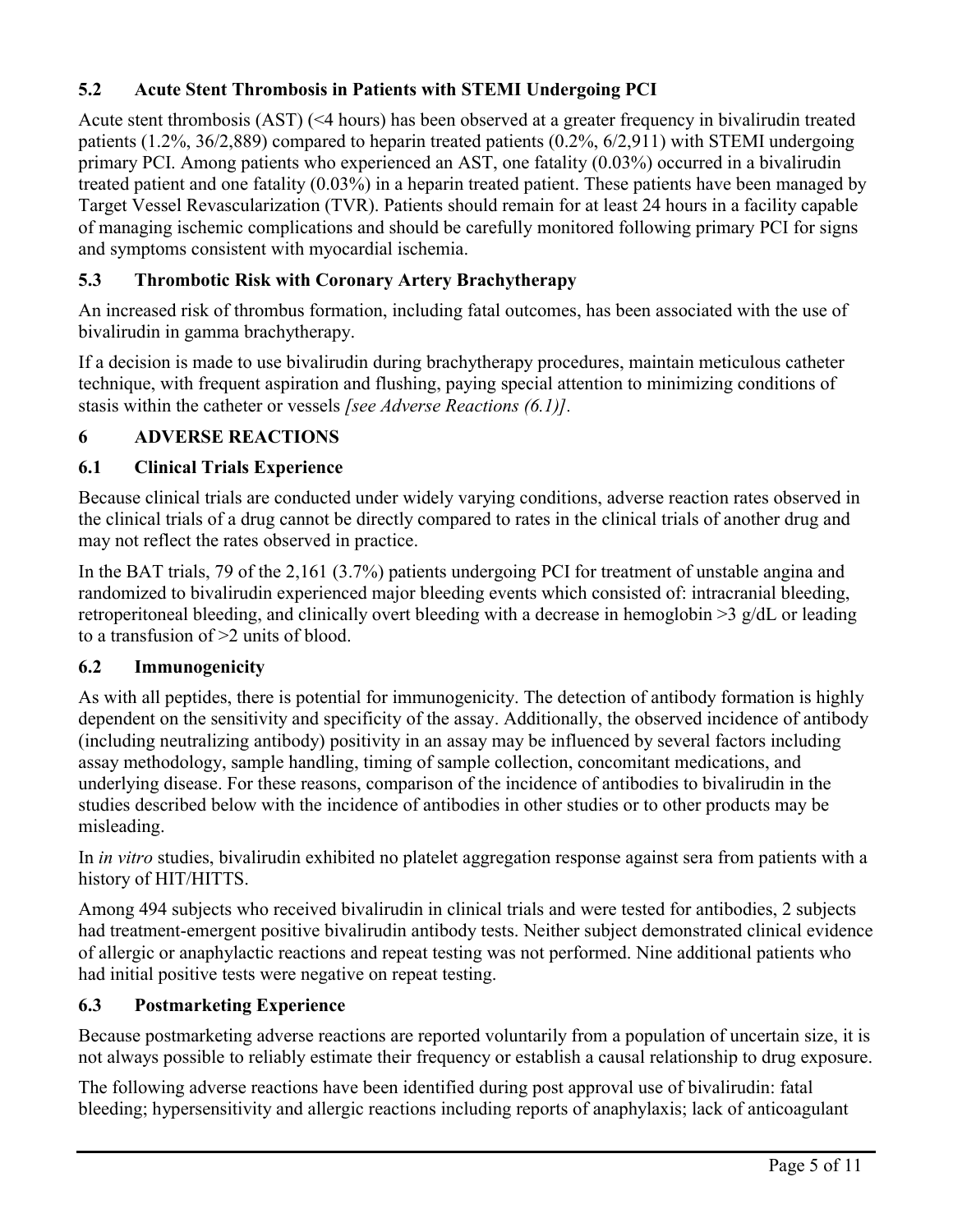effect; thrombus formation during PCI with and without intracoronary brachytherapy, including reports of fatal outcomes; pulmonary hemorrhage; cardiac tamponade; and INR increased.

# **7 DRUG INTERACTIONS**

In clinical trials in patients undergoing PCI/percutaneous transluminal coronary angioplasty (PTCA), co-administration of bivalirudin with heparin, warfarin, thrombolytics, or GPIs was associated with increased risks of major bleeding events compared to patients not receiving these concomitant medications.

# **8 USE IN SPECIFIC POPULATIONS**

# **8.1 Pregnancy**

# Risk Summary

There are no data available on use of bivalirudin in pregnant women to inform a drug-associated risk of adverse developmental outcomes. Reproduction studies in rats and rabbits administered subcutaneously doses up to 1.6 times and 3.2 times the maximum recommended human dose (MRHD) of 15 mg/kg/day based on body surface area (BSA) during organogenesis, respectively, revealed no evidence of fetal harm.

All pregnancies have a background risk of birth defect, loss, or other adverse outcomes. The estimated background risk of major birth defects and miscarriage for the indicated population is unknown. In the U.S. general population, the estimated background risk of major birth defects and miscarriage in clinically recognized pregnancies is 2 to 4% and 15 to 20%, respectively.

# *Data*

# *Animal Data*

Reproductive studies have been performed in rats at subcutaneous doses up to 150 mg/kg/day (1.6 times the maximum recommended human dose based on body surface area) and rabbits at subcutaneous doses up to 150 mg/kg/day (3.2 times the maximum recommended human dose based on body surface area). These studies revealed no harm to the fetus attributable to bivalirudin.

At 500 mg/kg/day (equivalent to 5.4 times the maximum recommended human dose based on body surface area) subcutaneously, litter sizes and live fetuses in rats were reduced. Fetal skeletal variations were also noted. Some of these changes could be attributed to maternal toxicity observed at high doses.

There is no study covering the peri-natal period because of the potential complications of drug-induced hemorrhage during delivery.

# **8.2 Lactation**

# Risk Summary

It is not known whether bivalirudin is present in human milk. No data are available on the effects on the breastfed child or on milk production.

Bivalirudin was administered to lactating rats in reproduction studies (*see Data*). The developmental and health benefits of breastfeeding should be considered along with the mother's clinical need for bivalirudin and any potential adverse effects on the breastfed child from bivalirudin or from the underlying maternal condition.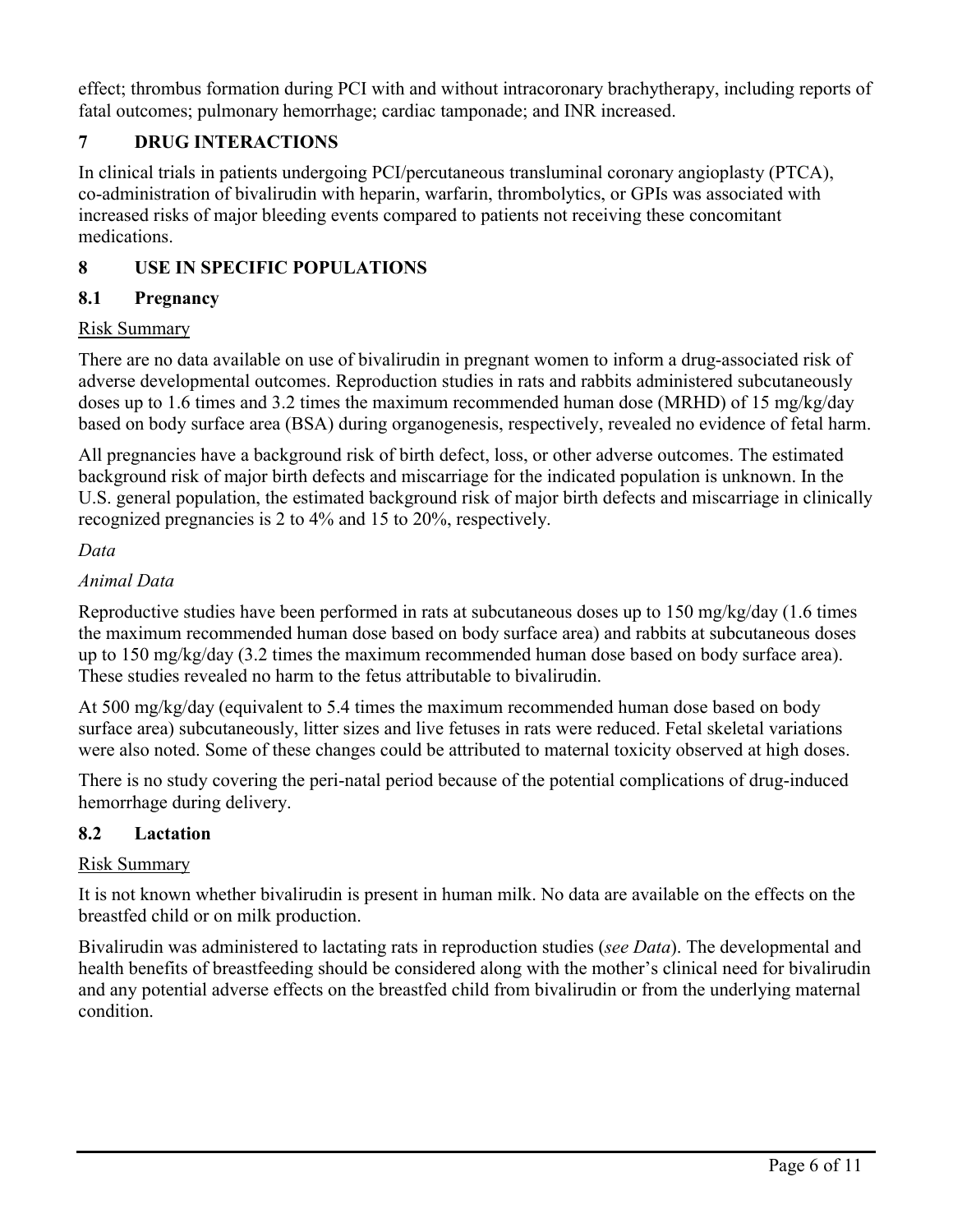# *Data*

*Animal Data*

Reproduction studies conducted in lactating female rats dosed subcutaneously daily with bivalirudin at doses up to 150 mg/kg/day (1.6 times the maximum recommended human dose, based on body surface area) from day 2 through day 20 of lactation revealed no adverse developmental outcomes to the pups.

# **8.4 Pediatric Use**

The safety and effectiveness of bivalirudin in pediatric patients have not been established.

# **8.5 Geriatric Use**

In studies of patients undergoing PCI, 44% were  $\geq$ 65 years of age and 12% of patients were  $\geq$ 75 years old. Elderly patients experienced more bleeding events than younger patients.

# **8.6 Renal Impairment**

The disposition of bivalirudin was studied in PTCA patients with mild, moderate and severe renal impairment. The clearance of bivalirudin was reduced approximately 21% in patients with moderate and severe renal impairment and was reduced approximately 70% in dialysis-dependent patients *[see Clinical Pharmacology* (12.3)]. Reduce the infusion dose of bivalirudin and monitor the anticoagulant status more frequently in patients with renal impairment creatinine clearance less than 30 mL/min (by Cockcroft Gault equation) *[see Dosage and Administration (2.2)].*

# **10 OVERDOSAGE**

Cases of overdose of up to 10 times the recommended bolus or continuous infusion dose of bivalirudin have been reported in clinical trials and in postmarketing reports. A number of the reported overdoses were due to failure to adjust the infusion dose of bivalirudin in persons with renal dysfunction including persons on hemodialysis *[see Dosage and Administration (2.2)].* Bleeding, as well as deaths due to hemorrhage, have been observed in some reports of overdose. In cases of suspected overdosage, discontinue bivalirudin immediately and monitor the patient closely for signs of bleeding. There is no known antidote to bivalirudin. Bivalirudin is hemodialyzable *[see Clinical Pharmacology (12.3)].*

# **11 DESCRIPTION**

Bivalirudin is a specific and reversible direct thrombin inhibitor. Bivalirudin is a synthetic, 20 amino acid peptide, with the chemical name of D-phenylalanyl-L-prolyl-L-arginyl-L-prolyl-glycyl-glycyl-glycylglycyl-L-asparagyl-glycyl-L-aspartyl-L-phenylalanyl-L-glutamyl-L-glutamyl-L-isoleucyl-L-prolyl-Lglutamyl-L-glutamyl-L-tyrosyl-L-leucine. The active pharmaceutical ingredient is in the form of bivalirudin trifluoroacetate as a white to off-white powder. The chemical name for bivalirudin trifluoroacetate is D-phenylalanyl-L-prolyl-L-arginyl-L-prolyl-glycyl-glycyl-glycyl-glycyl-L-asparagylglycyl-L-aspartyl-L-phenylalanyl-L-glutamyl-L-glutamyl-L-isoleucyl-L-prolyl-L-glutamyl-L-glutamyl-Ltyrosyl-L-leucine trifluoroacetate (**Figure 1**). The molecular weight of bivalirudin is 2180 daltons (anhydrous free base peptide).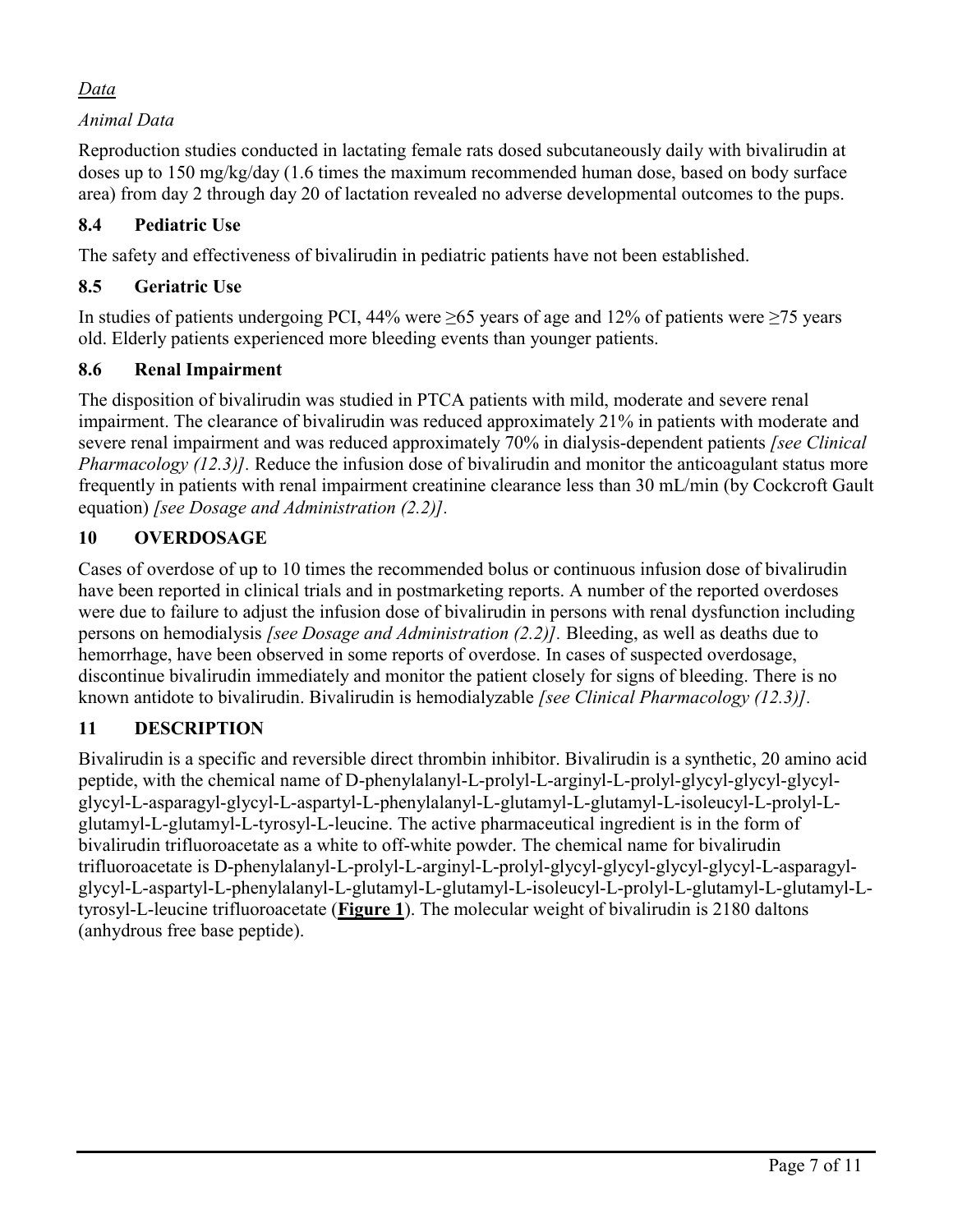

Bivalirudin is supplied as a sterile white lyophilized powder, in a single-dose glass vials. Each vial contains 250 mg bivalirudin, equivalent to an average of 275 mg of bivalirudin trifluoroacetate\*, 125 mg mannitol, and sodium hydroxide to adjust the pH to 5 to 6 (equivalent of approximately 12.5 mg sodium). When reconstituted with Sterile Water for Injection, the product yields a clear to opalescent, colorless to slightly yellow solution, pH 5 to 6.

\* *The range of bivalirudin trifluoroacetate is 270 mg to 280 mg based on a range of trifluoroacetic acid composition of 1.7 to 2.6 equivalents.*

# **12 CLINICAL PHARMACOLOGY**

### **12.1 Mechanism of Action**

Bivalirudin directly inhibits thrombin by specifically binding both to the catalytic site and to the anion-binding exosite of circulating and clot-bound thrombin. Thrombin is a serine proteinase that plays a central role in the thrombotic process, acting to cleave fibrinogen into fibrin monomers and to activate Factor XIII to Factor XIIIa, allowing fibrin to develop a covalently cross-linked framework which stabilizes the thrombus; thrombin also activates Factors V and VIII, promoting further thrombin generation, and activates platelets, stimulating aggregation and granule release. The binding of bivalirudin to thrombin is reversible as thrombin slowly cleaves the bivalirudin- $Arg_3$ -Pro<sub>4</sub> bond, resulting in recovery of thrombin active site functions.

In *in vitro* studies, bivalirudin inhibited both soluble (free) and clot-bound thrombin, was not neutralized by products of the platelet release reaction, and prolonged the activated partial thromboplastin time (aPTT), thrombin time (TT), and prothrombin time (PT) of normal human plasma in a concentration-dependent manner. The clinical relevance of these findings is unknown.

### **12.2 Pharmacodynamics**

In healthy volunteers and patients (with  $\geq$ 70% vessel occlusion undergoing routine PTCA), bivalirudin exhibited dose- and concentration-dependent anticoagulant activity as evidenced by prolongation of the ACT, aPTT, PT, and TT. Intravenous administration of bivalirudin produces an immediate anticoagulant effect. Coagulation times return to baseline approximately 1 hour following cessation of bivalirudin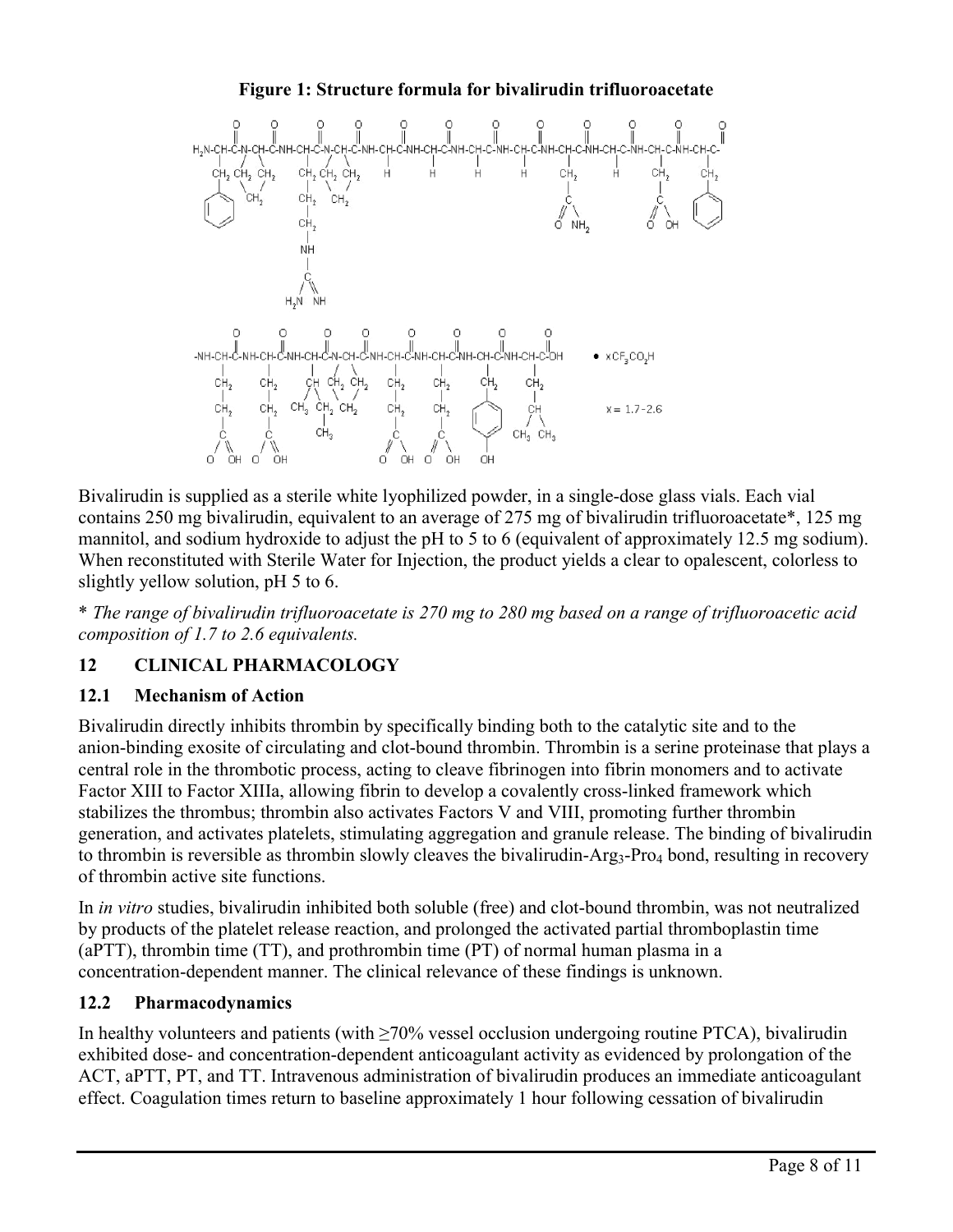administration. Bivalirudin also increases INR. Therefore, INR measurements made in bivalirudin treated patients may not be useful for determining the appropriate dose of warfarin.

In 291 patients with ≥70% vessel occlusion undergoing routine PTCA, a positive correlation was observed between the dose of bivalirudin and the proportion of patients achieving ACT values of 300 sec or 350 sec. At a bivalirudin dose of 1 mg/kg IV bolus plus 2.5 mg/kg/h IV infusion for 4 hours, followed by 0.2 mg/kg/h, all patients reached maximal ACT values >300 sec.

# **12.3 Pharmacokinetics**

Bivalirudin exhibits linear pharmacokinetics following IV administration to patients undergoing PTCA. In these patients, a mean steady state bivalirudin concentration of  $12.3 \pm 1.7$  mcg/mL is achieved following an IV bolus of 1 mg/kg and a 4-hour 2.5 mg/kg/h IV infusion.

# *Distribution*

Bivalirudin does not bind to plasma proteins (other than thrombin) or to red blood cells.

### *Elimination*

Bivalirudin has a half-life of 25 minutes in PTCA patients with normal renal function. The total body clearance of bivalirudin in PTCA patients with normal renal function is 3.4 mL/min/kg.

### *Metabolism*

Bivalirudin is metabolized by proteolytic cleavage.

### *Excretion*

Bivalirudin undergoes glomerular filtration. Tubular secretion and tubular reabsorption are also implicated in the excretion of bivalirudin, although the extent is unknown.

# *Specific Populations*

# *Patients with Renal Impairment*

Total body clearance was similar for PTCA patients with normal renal function and with mild renal impairment. Clearance was reduced by 21% in patients with moderate and severe renal impairment with a half-life of 34 and 57 minutes, respectively. In dialysis patients, clearance was reduced by 70%, with a half-life of 3.5 hours. Approximately 25% bivalirudin is cleared by hemodialysis.

# **13 NONCLINICAL TOXICOLOGY**

# **13.1 Carcinogenesis, Mutagenesis, Impairment of Fertility**

No long-term studies in animals have been performed to evaluate the carcinogenic potential of bivalirudin. Bivalirudin displayed no genotoxic potential in the *in vitro* bacterial cell reverse mutation assay (Ames test), the *in vitro* Chinese hamster ovary cell forward gene mutation test (CHO/HGPRT), the *in vitro* human lymphocyte chromosomal aberration assay, the *in vitro* rat hepatocyte unscheduled DNA synthesis (UDS) assay, and the *in vivo* rat micronucleus assay. Fertility and general reproductive performance in rats were unaffected by subcutaneous doses of bivalirudin up to 150 mg/kg/day, about 1.6 times the dose on a body surface area basis  $(mg/m<sup>2</sup>)$  of a 50 kg person given the maximum recommended dose of 15 mg/kg/day.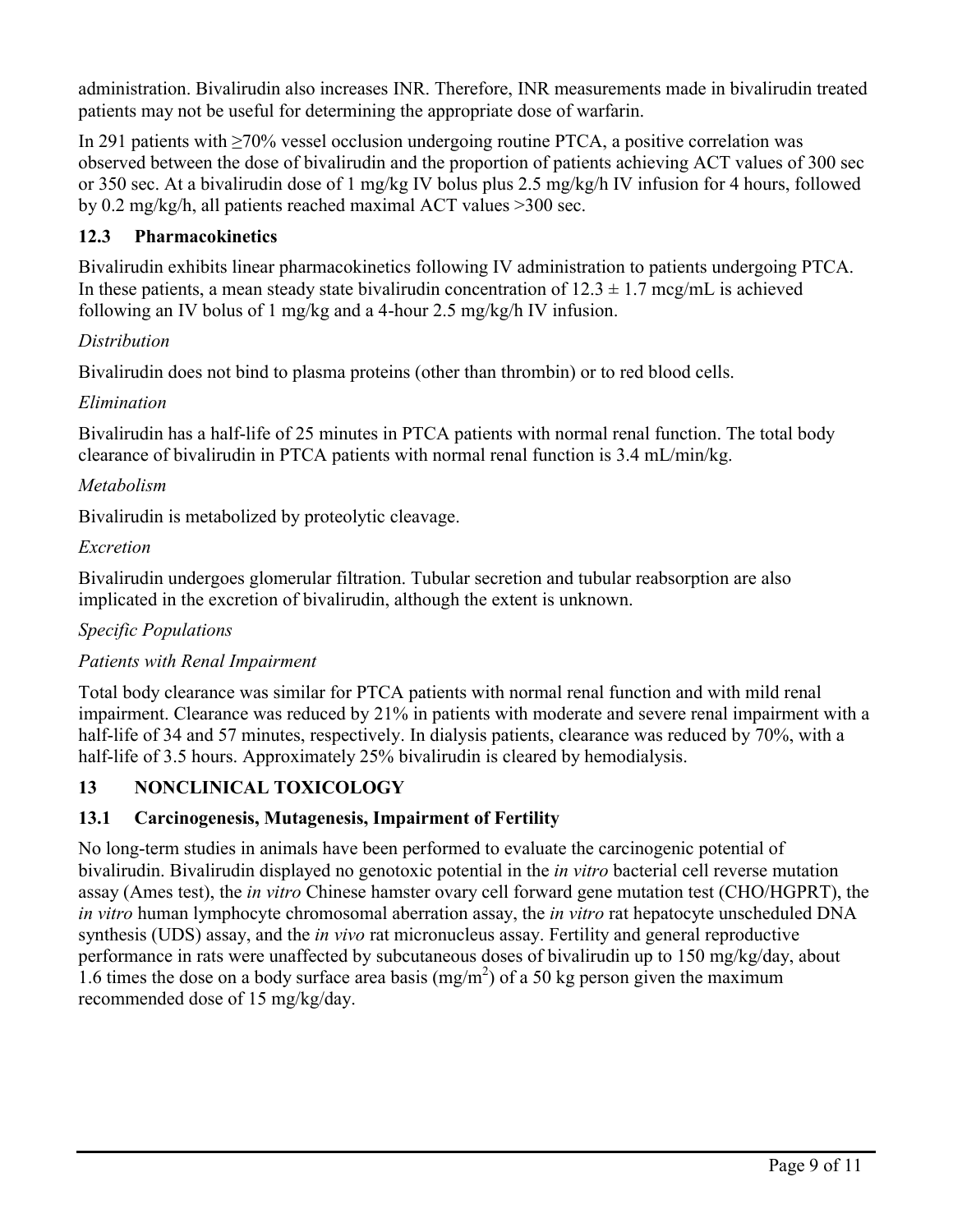# **14 CLINICAL STUDIES**

# Bivalirudin Angioplasty Trial (BAT)

In the BAT studies, patients with unstable angina undergoing PCI were randomized 1:1 to a 1 mg/kg bolus of bivalirudin and then 2.5 mg/kg/h for four hours and then 0.2 mg/kg/h for 14 to 20 hours or to 175 IU/kg bolus of heparin followed by an 18 to 24 hour infusion of 15 IU/kg/h infusion. Additional heparin but not bivalirudin could be administered for ACT <350 seconds. The studies were designed to demonstrate the superiority of bivalirudin to heparin on the occurrence of any of the following during hospitalization up to seven days of death, MI, abrupt closure of dilated vessel, or clinical deterioration requiring revascularization or placement of an aortic balloon pump.

The 4,312 subjects ranged in age from 29 to 90 (median 63) years. 68% were male, and 91% were Caucasian. Median weight was 80 kg (39 to 120 kg). 741 (17%) subjects had post-MI angina. Twenty-three percent of patients were treated with heparin within one hour prior to randomization.

The studies did not demonstrate that bivalirudin was statistically superior to heparin for reducing the risk of death, MI, abrupt closure of the dilated vessel, or clinical deterioration requiring revascularization or placement of an aortic balloon pump, but the occurrence of these events was similar in both treatment groups. Study outcomes are shown in Table 3.

|                              | <b>BIVALIRUDIN</b> | <b>HEPARIN</b> |
|------------------------------|--------------------|----------------|
| Endpoint                     | $(n=2,161)$        | $(n=2,151)$    |
| Primary Endpoint             | $7.9\%$            | $9.3\%$        |
| Death, MI, revascularization | $6.2\%$            | 7.9%           |
| Death                        | $0.2\%$            | $0.2\%$        |
| MI                           | 3.3%               | 4.2%           |

### **Table 3: Incidences of In-hospital Endpoints in BAT Trial**

 $<sup>1</sup>$  A composite of death or MI or clinical deterioration of cardiac origin requiring revascularization or placement of an aortic</sup> balloon pump or angiographic evidence of abrupt vessel closure.

### *AT-BAT Trial (NCT# 00043940)*

This was a single-arm open-label study in which 51 patients with heparin-induced thrombocytopenia (HIT) or heparin-induced thrombocytopenia and thrombosis syndrome (HITTS) underwent PCI. The majority of patients achieved adequate ACT at the time of device activation and no major bleeding was reported. Evidence for the diagnosis of HIT/HITTS was based on a clinical history of a decrease of platelets in patients after heparin administration [new diagnosis or history of clinically suspected or objectively documented HIT/HITTS defined as either: 1) HIT: positive heparin-induced platelet aggregation (HIPA) or other functional assay where the platelet count has decreased to <100,000/mL (minimum 30% from prior to heparin), or has decreased to <150,000/mL (minimum 40% from prior to heparin), or has decreased as above within hours of receiving heparin in a patient with a recent, previous exposure to heparin; 2) HITTS: thrombocytopenia as above plus arterial or venous thrombosis diagnosed by physician examination/laboratory and/or appropriate imaging studies]. Patients ranged in age from 48 to 89 years (median 70); weight ranged from 42 to 123 kg (median 76); 50% were male and 50% were female. Bivalirudin was administered as either 1 mg/kg bolus followed by 2.5 mg/kg/h (high dose in 28 patients) or 0.75 mg/kg bolus followed by a 1.75 mg/kg/h infusion (lower dose in 25 patients) for up to 4 hours. Ninety-eight percent of patients received aspirin, 86% received clopidogrel and 19% received GPIs.